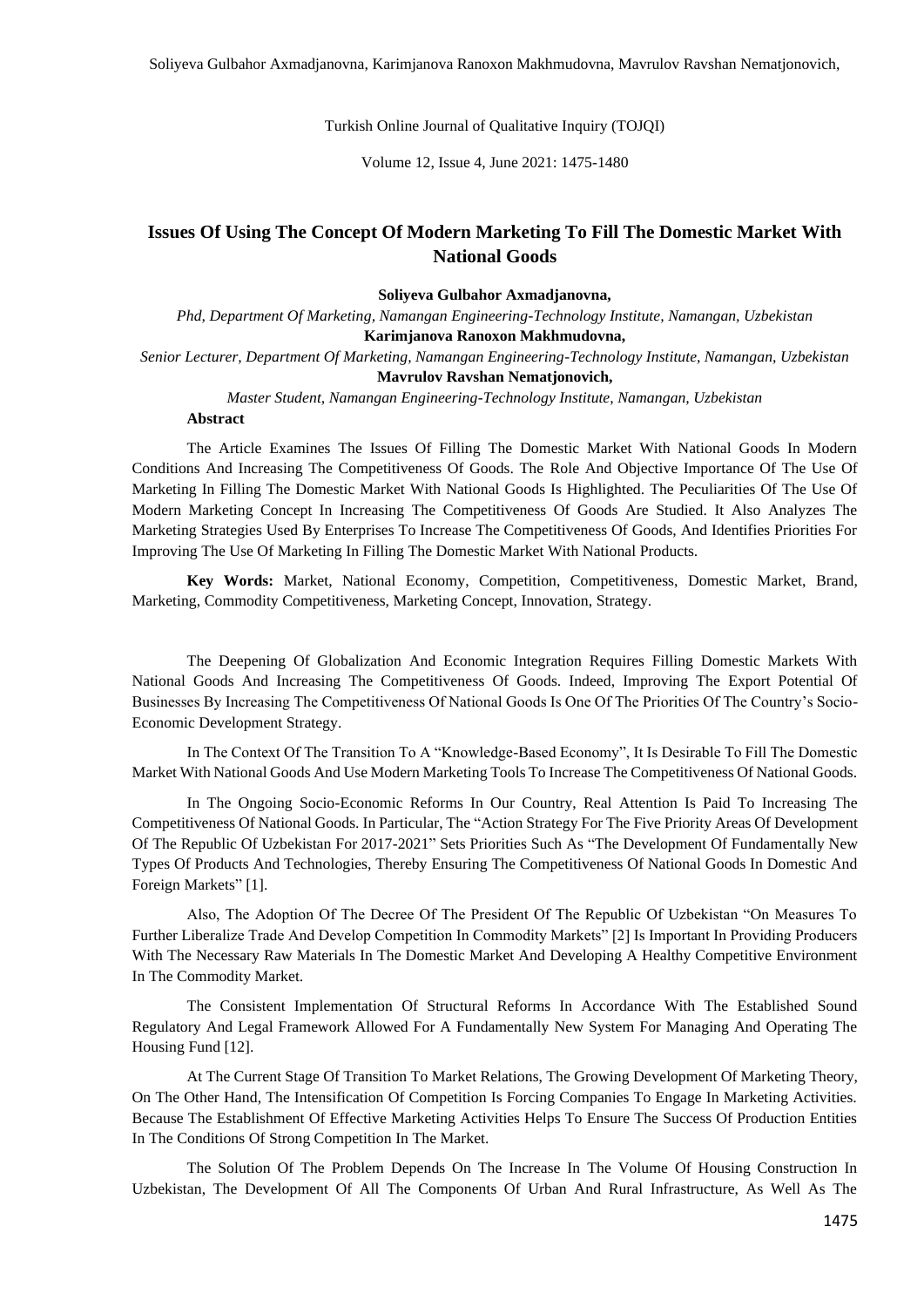#### Issues Of Using The Concept Of Modern Marketing To Fill The Domestic Market With National Goods

Improvement Of The Housing Construction Management System Using The Experience Of The Leading Countries [11].

Marketing Develops The National Economy Of The Country, Increasing The Efficiency Of Individual Enterprises, Ensuring The Efficiency Of The Industry. Functions Of Marketing Such As Comprehensive Study Of The Market And Collection Of Market Data, Adaptation Of Production To The Needs Of Consumers And The Types Of Products Needed, The Formation Of Demand And Sales Promotion Show The Importance Of Marketing In The Production Process.

Marketing Is Not Only A Field Of Philosophy, Way Of Thinking And Economic Thinking, But Also A Practical Activity For Individual Firms, Companies, Industries And The Economy As A Whole. There Are Many Types Of Marketing Definitions In The Economic Literature Of The United States And Other Countries. The Most Common Definition Of Marketing, Given By The American Marketing Association, Is That Marketing Is A Process In Which A Thoughtful Idea Is Planned And Implemented, Prices Are Set, Ideas, The Movement Of Goods And Services And Sales, The Goals Of Individuals And Organizations Are Met Through Exchange [3].

I.K. Belyavsky Said: "Marketing Is A System Of Studying, Regulating And Management Of The The Market" [4].

Jean-Jacques Lamben Defines Marketing As: "Marketing Is A Social Process Aimed At Satisfying The Desires And Needs Of Organizations And Individuals By Ensuring The Free And Competitive Exchange Of Goods And Services", "Marketing Is At The Same Time Business Philosophy And Active Process" [5].

From These Definitions, We Can Say That Marketing Is The Study Of The Market, Through Which To Influence Consumers.

The Interaction Of Supply And Demand Is The Process Of Continuously Satisfying The Needs Of Individuals Or Groups. This Process Is Based On The Interaction Of Socio-Economic Categories Such As Need, Nececcity (Desire), Demand, Purchase (Exchange, Transaction) And Consumption (Use) Of Specific Goods And Services.

Today, Marketing Should Be Interpreted As A New Approach Based On Meeting The Needs Of Consumers, Rather Than Selling Through The Old "Call And Sell" Approach. Goods Can Be Easily Sold If Marketers Understand The Needs Of The Consumer, Create Goods And Services That Provide A High Level Of Consumer Value, Set The Right Prices, And Perform The Functions Of Delivery And Distribution Efficiently. Drucker Explains That The Goal Of Marketing Is To Turn Sales Into An Unnecessary Activity.



### **Figure 1. Modern Marketing System [6]**

Marketing Means Managing The Market To Build Effective Customer Relationships. However, The Formation Of This Relationship Requires A Lot Of Work. Sellers Need To Find Buyers, Identify Their Needs, Design A Good Market Offer, Set Prices For Them, Promote And Store And Deliver Them. Although We Usually Think That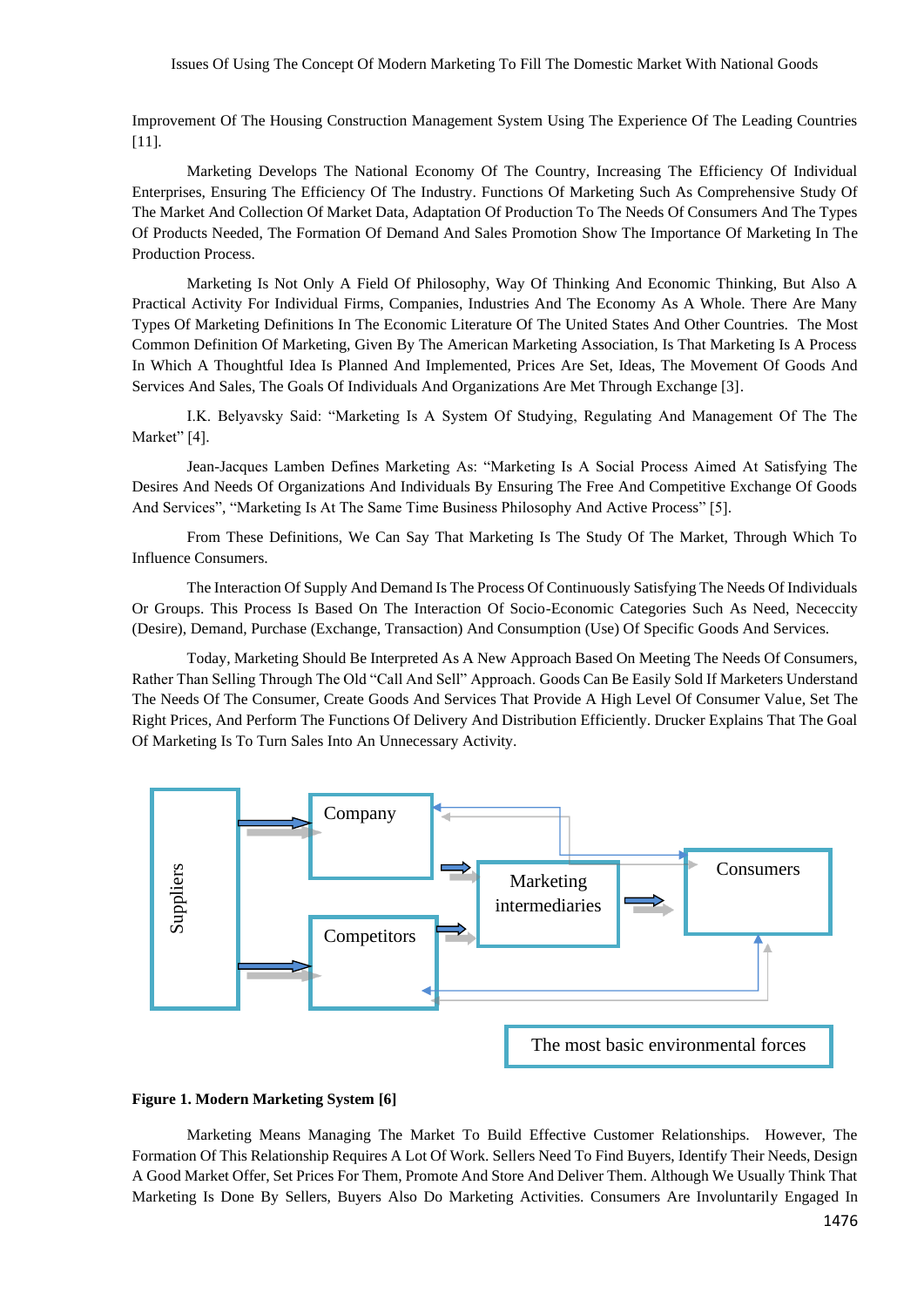Soliyeva Gulbahor Axmadjanovna, Karimjanova Ranoxon Makhmudovna, Mavrulov Ravshan Nematjonovich,

Marketing Activities When Searching For Products, Communicating With Companies For Obtaining The Necessary Information And Purchasing.

Given These Specific Goals Of Marketing Activities - The Current Situation In The Market, The Level Of Customer Interest Is Determined By The Company's Own Economic And Social Functions, Its Entry Into This Or That Market. Thus, Demand Allows You To Choose The Marketing Goal, As Well As The Desired Marketing Strategy.

The Main Goal Of Marketing Is To Find Real Consumers, Attract Them And Increase Their Number By Forming A High Level Of Consumer Value. It Is Worth Quoting Igor Mann's Opinion: "The Main Task Of Marketing Today Is To Find, Master And Retain Customers" [7].

It Is Clear That The Company Must First Decide Who To Serve. Companies Can Do It By Segmenting Consumers. Today, The Content Of The Concept Of Consumer-Oriented Marketing Is Also Characterized By The Choice Of A Specific Target Segment And Its Focus On High-Quality, Comprehensive Service. The Role Of The Concept Of Customer Relationship Marketing Is Also Very Important.

Today, Large-Scale Work And In-Depth Reforms Are Being Carried Out To Increase The Competitiveness Of National Goods, The Use Of Modern Marketing Concepts In The Industry And In General. In Particular, The Principles And Methods Of Marketing Are Being Introduced On The Basis Of Systematic And Effective Marketing Research, Development Of Marketing Strategies Aimed At Protecting The Domestic Market And Active Penetration Into Foreign Markets, In-Depth Analysis Of Existing Problems And Untapped Opportunities And Resources.

The Concept Of Marketing Is A System Of Market Management, Principles, System Of Goals, Aimed At Achieving A Clear Goal Of The Enterprise And A Clear Way Of Operating In The Market.. Enterprises Of Different Forms Of Ownership Try To Gain An Advantage Over Competitors In The Conditions Of Market Competition And Use Marketing Concepts In Doing So. The Formation Of Marketing Concepts Begins With The Selection Of A Competitive Advantage. The Company Seeks To Achieve Its Strategic Goals Using The Competitive Advantage It Has Chosen.

The Main Directions Of Filling The Domestic Market With National Goods And Increasing The Competitiveness Of Goods Include The Following *(Figure 2).*



**Figure 2. The Main Directions Of Increasing The Competitiveness Of Goods <sup>1</sup>**

The Utilities Sector Plays An Important Role In The Development Of Not Only Public Services, But Also Other Sectors Of The Economy. Strengthening The Economic Potential Of The State, Improving The Living Standards Of The Population Depends In Many Ways On The Direction And Attraction Of Domestic And Foreign Investment,

<sup>&</sup>lt;sup>1</sup> Prepared by author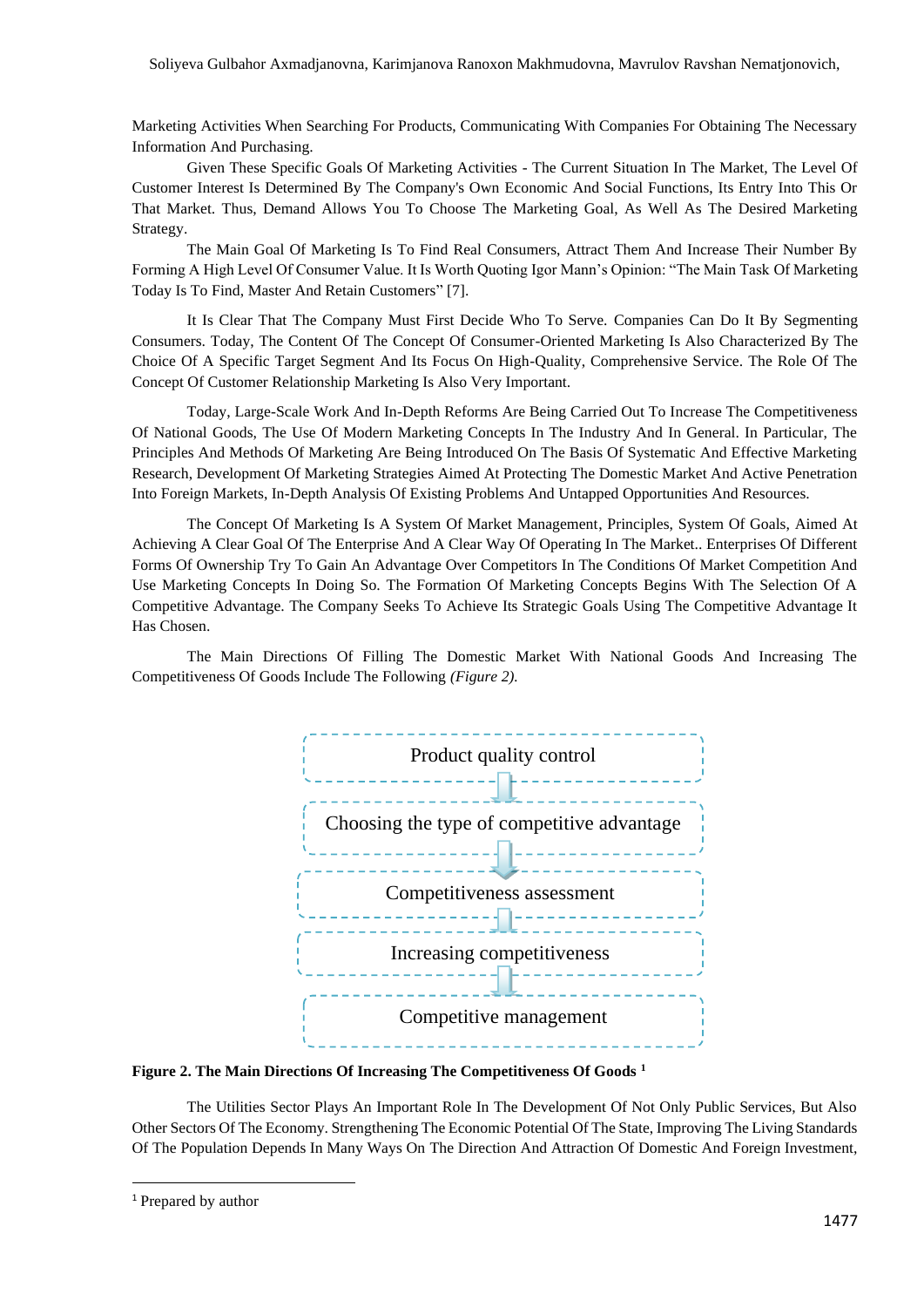Primarily In The Utilities Sector. Therefore, In Order To Develop The Utilities Sector In Our Country, To Provide Quality Services And Further Improve The Living Standards Of The Population, One Of The Priorities Remains To Attract Investment For The Introduction Of Modern Management Methods And Renewal Of Fixed Assets In Public Utilities [13].

The Competitiveness Of A Product Means Its Ability To Compete With Long-Term Competitors And Attract Consumers To The Product With Fewer Resources. The Concept Of Competitiveness Applies To Markets For Goods And Services. We Will Consider Each Of The Main Directions Of Increasing The Competitiveness Of The Brand.

*Product Quality Control.* Product Competitiveness And Quality Are Interrelated, Because A High-Quality Product Increases Competitiveness And A Low-Quality Product Reduces This Performance. The Factor That Ensures The Competitiveness Of The Product Is To Consider Quality From The Point Of View Of The Target Audience Of The Enterprise. A Quality Product Doesn't Mean "The Best On The Market, Perfect In Everything". A Quality Product Is The Product That Best Meets The Needs Of The Target Market. For One Consumer, A "Quality Product" May Be "The Fastest" And For Others "Cheap".

*Choosing The Type Of Competitive Advantage.* M.Porter Created A Simple Matrix Of Product Competitiveness, According To Which An Enterprise Can Choose The Way To Compete In The Segment. Competitive Strategy Sets The Vector For Developing Long-Term Competitive Advantage. Competitive Conventional Strategy, Or Understanding Leadership In Its Place, Means Focusing All Of The Enterprise's Consumers On A Specific Narrow Group Of Customers. The Future Competitiveness Of The Product Is Based On A Marketing Strategy Depends On The Resources, Goals, And Capabilities Of The Enterprise.

*Competitiveness Assessment.* After Determining The Order Of Competition In The Segment And The Needs Of The Target Market, The Enterprise Should Assess The Level Of Competitiveness Of The Product. In Marketing Theory, There Are Convenient Ways To Evaluate The Competitiveness Of A Single Product And All The Products Of An Enterprise. Each Method Of Assessing The Competitiveness Of A Product Has Its Advantages And Disadvantages. You Need To Consider Each Option To Choose The Most Suitable Option For Your Business. The Methods Of Competitive Analysis Listed Above Help To Look At The Product From The Point Of View Of The Whole Market, Compare The Product With The Products Of Competitors And Determine The Most Useful Features Of The Products. The More In-Depth The Analysis Of An Enterprise's Competitiveness Assessment, The Easier It Will Be To Identify Effective Measures To Improve Product Quality.

*Increasing Competitiveness.* Improving The Competitiveness Of Goods In Many Ways. But It Should Be Borne In Mind That Measures To Increase The Competitiveness Of The Enterprise Are Directly Related To The Life Cycle Of The Product: The Younger The Product, The Higher The Expected Level Of Competitiveness. The Process Of Forming The Competitiveness Of A Product Should Start From The First Stage Of The Product Life Cycle, But The Main Efforts To Increase Competitiveness Should Be Made During The Growth Phase Of The Life Cycle. Using This Strategy, The Duration Of The Sales Growth Phase Will Be Maximized.

*Competitiveness Management.* Once A Competitive Product Is Created, It Is Necessary To Define The Process Of Managing The Competitiveness Of Goods In The Market. The Sequence Of The Enterprise Competitiveness Management System Includes Four Stages:

- 1. Monitoring And Analysis.
- 2. Update The Strategy
- 3. Development Of Tactical Programs
- 4. Management.

It Is Necessary To Regularly Monitor The Competitiveness Of Goods In The Industry. Each Time New Players Emerge, It Conducts A Comparative Analysis Of Products, Monitors Changes According To The Needs Of The Target Market, And Continues To Develop The Technology Of The Industry. After The Analysis, It Is Necessary To Update The Competitive Strategy Of The Enterprise. It Can Be A Situation That Benefits The Business More By Changing The Way It Competes. After Analyzing The Competition, It Is Always Necessary To Identify The Weak Points Of The Product And Suggest Appropriate Marketing Programs To Improve And Strengthen Them.

There Are The Following Forms Of Marketing Strategies Defined By The Company: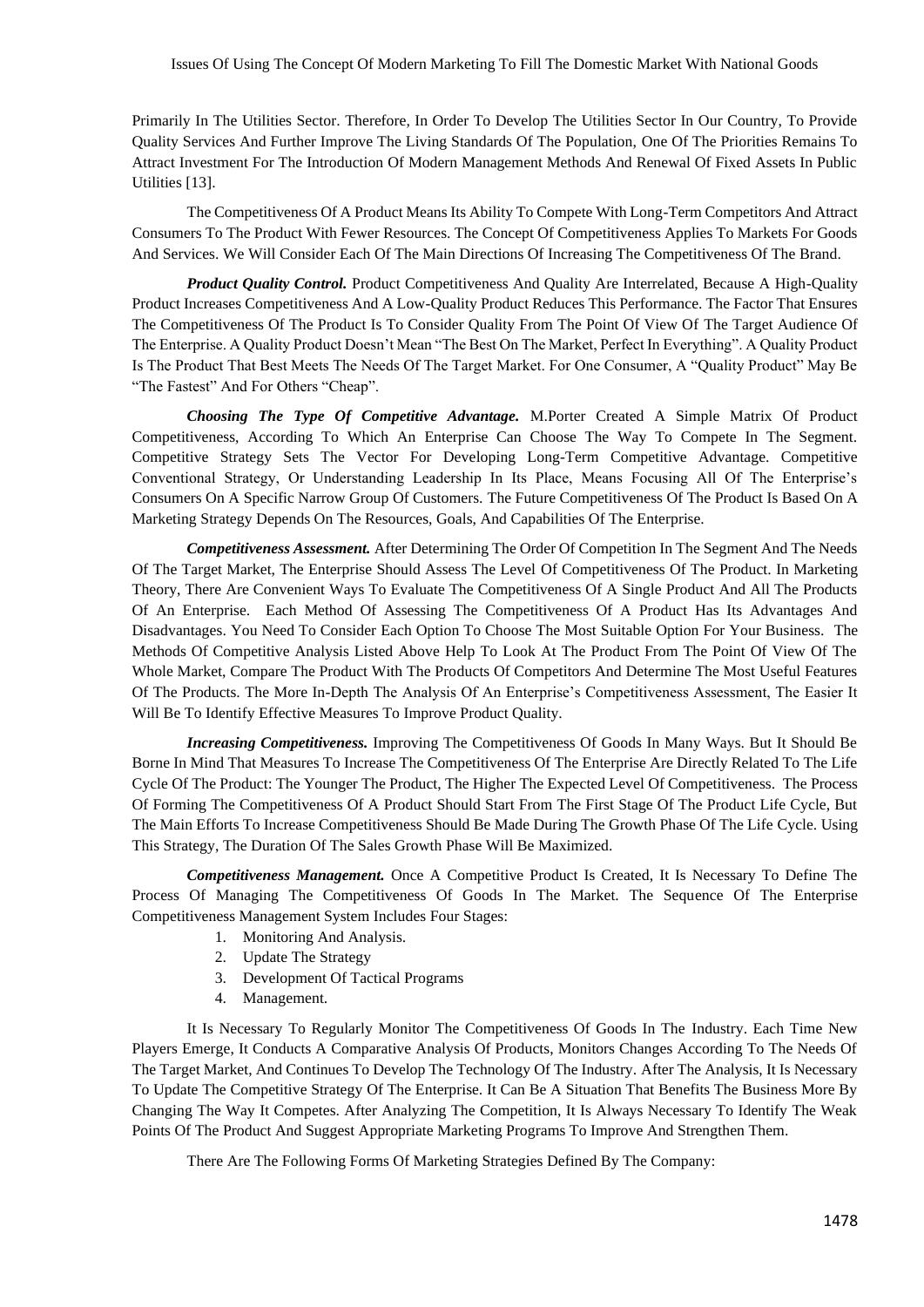**1.** *Corporate Marketing Strategy* Is A Strategy That Shapes The Company's Mission, Goals And Values, Including Defining The Development Vector Of The Company And Its Products, Reflecting The Company's Ambitions In The Industry And Setting Goals For All Marketing Activities.

## **2.** *Business Strategy:*

A) *A Portfolio Strategy* Is A Strategy That Identifies Ways Of Allocating Limited Resources Among The Company's Divisions, As Well As The Potential Of Each Business Entity, Using The Criteria Of Attractiveness Of Market Segments.

B) *A Growth Strategy* Is A Strategy That Allows A Company To Identify Key Ways To Increase Revenue And Sales In The Long Run.

C) *Competitive Strategy* Is A Strategy That Identifies Ways To Enter New Markets, The Principles Of Market Coverage, Ways To Increase The Competitiveness Of The Company's Products.

# **3.** *Functional Marketing Strategy:*

A) *Assortment Strategy* Is A Strategy That Describes The Value Of A Group Of Goods And The Principles Of Its Development In The Company's Portfolio, Determining The Breadth Of Product Turnover. Includes A New Product Development Plan.

B) *Distribution Strategy* Is A Strategy That Defines The Goals Of Quantitative And Qualitative Distribution Of The Company's Products, The Methods Of Product Distribution, Its Main Sales Areas And The Characteristics Of Working With Sellers.

C) *Price Formation Strategy* Is A Strategy That Sets The Rules For Calculating The Retail Price, Calculating Sales Prices, Calculating The Amount Of Shares And Discounts For Buyers, Raising The Price Of The Product And Increasing Its Profitability.

D) *Target Market Selection Strategy* Is A Strategy Aimed At Identifying Key Segments And Basic Principles Of Market Segmentation To Promote The Company's Products In Different Industries.

In Conclusion, It Should Be Noted That It Is Important To Make Effective Use Of The Principle Of Consumer-Orientation, To Use An Effective Communication System, Creating Convenience For Consumers At The Optimal Cost For Them For Increasing The Export Potential Of Enterprises Of Various Forms Of Ownership, Manufacturers And Service Providers, Small Industrial Zones, Small Businesses, Increasing The Competitiveness Of National Goods.

# **References:**

- **1.** Decree Of The President Of The Republic Of Uzbekistan Dated February 7, 2017 "On The Strategy Of Actions For The Further Development Of The Republic Of Uzbekistan".
- **2.** Decree Of The President Of The Republic Of Uzbekistan Dated "On Measures To Further Liberalize Trade And Develop Competition In Commodity Markets".
- **3.** Kotler P. Basics Of Marketing. Short Course: / Transl. From English Publishing House "Williams",  $2010. - P$  656.
- **4.** Belyaev V.I. Marketing: Foundations Of Theory And Practice. Textbook. 4th Ed., Rev. And Add. P .: Knorus, 2010 , P 680 .
- **5.** Lambin Jean-Jacques. Market-Oriented Management. St. Petersburg: Peter, 2006. P 800.
- **6.** Kotler P., Armstrong G., Fundamentals Of Marketing. 15th Edition. Textbook. P: Pearson Education Limited Publishing. 2014, Page 30.
- **7.** Igor Mann. Marketing Arithmetic For Top Officials. -P.: Mann, Ivanov And Ferber, 2011, P.10.
- **8.** Fedyunina A. Microeconomics Of Export "Expert" No. 39 (1090) September 24, 2018.
- **9.** Sharpe W.F. Marketing Potential As A Factor In The Socio-Economic Development Of The Territory. Specialty 08.00.05 - Economics And National Economy Management: Marketing. Dissertation For The Degree Of Candidate Of Economic Sciences. -Moscow 2013.